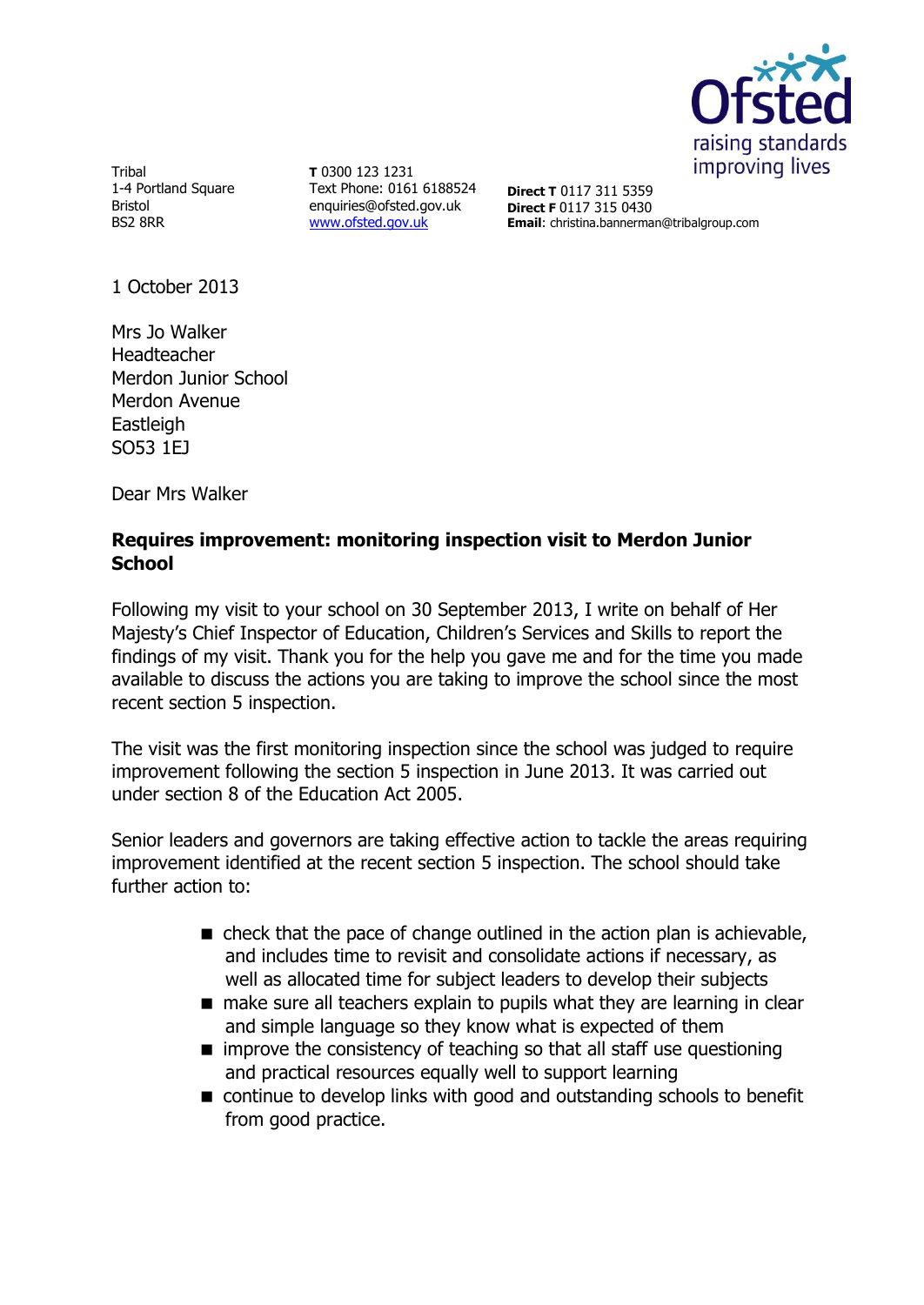

# **Evidence**

During the visit I held meetings with you, other senior leaders, pupils, two members of the governing body and a representative of the local authority to discuss the action taken since the last inspection. I evaluated the school action plan. I visited each classroom to see the school at work and spoke to pupils and looked at the work in books.

# **Context**

Since the inspection in June 2013 two teachers have left the school. One newly qualified teacher and one experienced teacher have been appointed and a long term supply teacher is currently in post to cover a long term illness.

### **Main findings**

You have worked hard since the inspection in June to ensure that no momentum was lost when the school no longer required special measures. You are very focused and clear about what needs to be done to improve the school and are building a strong staff team who are also determined that the school will be judged 'good' as soon as possible.

There were some staff changes at the end of the summer term and you managed these carefully to ensure the best for the pupils. This means that pupils have had as little disruption to their learning as possible. You have rightly decided that the deputy headteacher should teach a class for part of her week. This is helpful because she is keeping her teaching skills up to date as well as reporting back to you how well new initiatives are working in the classroom.

The school's single plan for improvement sets out clearly and in detail the developments you wish to put in place. The pace of change is too fast and the plan does not allow sufficient time to embed and revisit initiatives. Subject leaders for English and mathematics have good ideas and are keen to support you in making improvements. They have not had enough opportunity to check for themselves exactly what needs to be done in their subject and write their own action plans. There is not enough time in the plan for them to communicate their ideas to staff and check to see how well these have been put in place.

Teachers are beginning to develop classroom environments better to support pupils in lessons. For example, pupils in one class were effectively using information about sentence openers displayed on the 'working wall' to support their writing. You are right to encourage staff to celebrate pupils' achievements so that pupils are enthused. The display of writing about King Rufus is a good example of how work on display can encourage pupils to aspire to do their best.

Pupils spoke positively about changes to the teaching of mathematics, where staff are making an effort to bring lessons to life. However they reported that in other